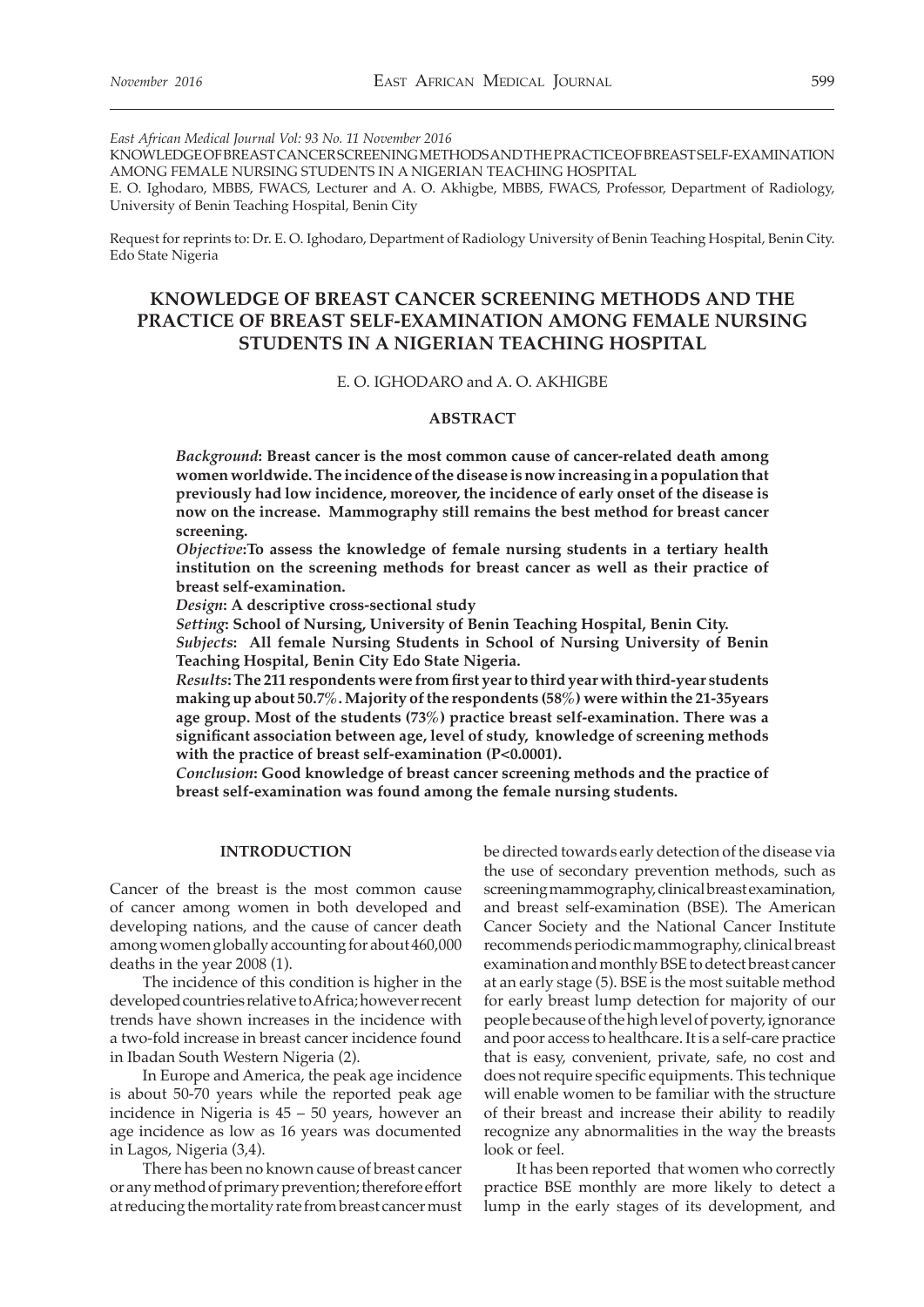early diagnosis have been reported to influence early treatment and improve survival rate (6).

There have been conflicting research regarding the value and benefit of BSE in breast cancer diagnosis; however the American cancer society has continued to support the inclusion of BSE as an early detection method. Research have shown that women who received instruction on BSE from health professional demonstrate greater knowledge confidence and are more likely to practice routine BSE than those who become aware of the method from other sources (7).

Nurses and midwives are important providers of healthcare; they give health talk in clinics and conduct training on the practice BSE among others activities.

Furthermore, in developing countries where access to qualitative healthcare is still inadequate, the nurses/midwives are usually the primary health care providers in the remote rural community where advanced cases of breast cancer and mortality rate are higher compared to urban cities (8).

Nurses are among the ideal health professionals who can increase public knowledge of breast cancer and encourage the monthly BSE if they are adequately trained

The main objective of this study is to assess the knowledge of breast cancer screening methods and the practice of BSE among the female nursing students in the University of Benin Teaching Hospital.

# **MATERIALS AND METHODS**

This was a cross-sectional descriptive, study carried out between February-March 2015 among female nursing students of the University of Benin Teaching Hospital. Approval for this study was obtained from the University of Benin Teaching Hospital Ethical Committee. Informed consent was also obtained from the student with full assurance of confidentiality before commencement of the study.

All female nursing students from the School of Nursing University of Benin Teaching Hospital constituted the study population.

*Data collection:* A pretested self-administered questionnaire was the tool for data collection. The questionnaire elicited information on the sociodemographic characteristics of the student nurses, knowledge of breast cancer screening methods and as well as practice of BSE

*Scoring method:* For knowledge of breast cancer screening method, the total score was 6, a score of 0-3 was considered poor knowledge while 4-6 was considered to be good knowledge. For Practice of BSE, each correct answer was scored 2 while a wrong answer was scored zero. The total maximum score was 16. A score of 0-8 was considered poor practice while a score 9-16 was considered to be good practice.

Data was analyzed with SPSS version 16 Statistical package and differences were considered significant at  $p \leq 0.05$ .

## **RESULTS**

Out of the 231 questionnaires administered, 219 students responded, however, 211 questionnaires were adequately completed giving a response rate of 91.3%.

Table1 shows that about 42% of the respondents were below 21 years of age while 58% were 21 years and above. Majority of the respondents were single (95.3%), over 98% were Christians. About half (50.7%) of the respondents were in year three, 40.8% in year one and only 8.5% were in year-two. At the time of this study majority of the year two students were on outside posting. About 3.8% of the respondents had a family history of breast cancer and 45% of the respondents had health professional in their nuclear family.

| Variable           | Frequency ( $n = 211$ ) | Percent $(\%)$ |  |
|--------------------|-------------------------|----------------|--|
| Age group in years |                         |                |  |
| $<\,21$            | 88                      | 41.9           |  |
| >21                | 122                     | 58.1           |  |
| Marital Status     |                         |                |  |
| Single             | 201                     | 95.3           |  |
| Married            | 10                      | 4.7            |  |
| Year in school     |                         |                |  |
| Year-1             | 86                      | 40.8           |  |
| Year-2             | 18                      | 8.5            |  |

**Table 1** *Socio-demographic characteristics of respondents*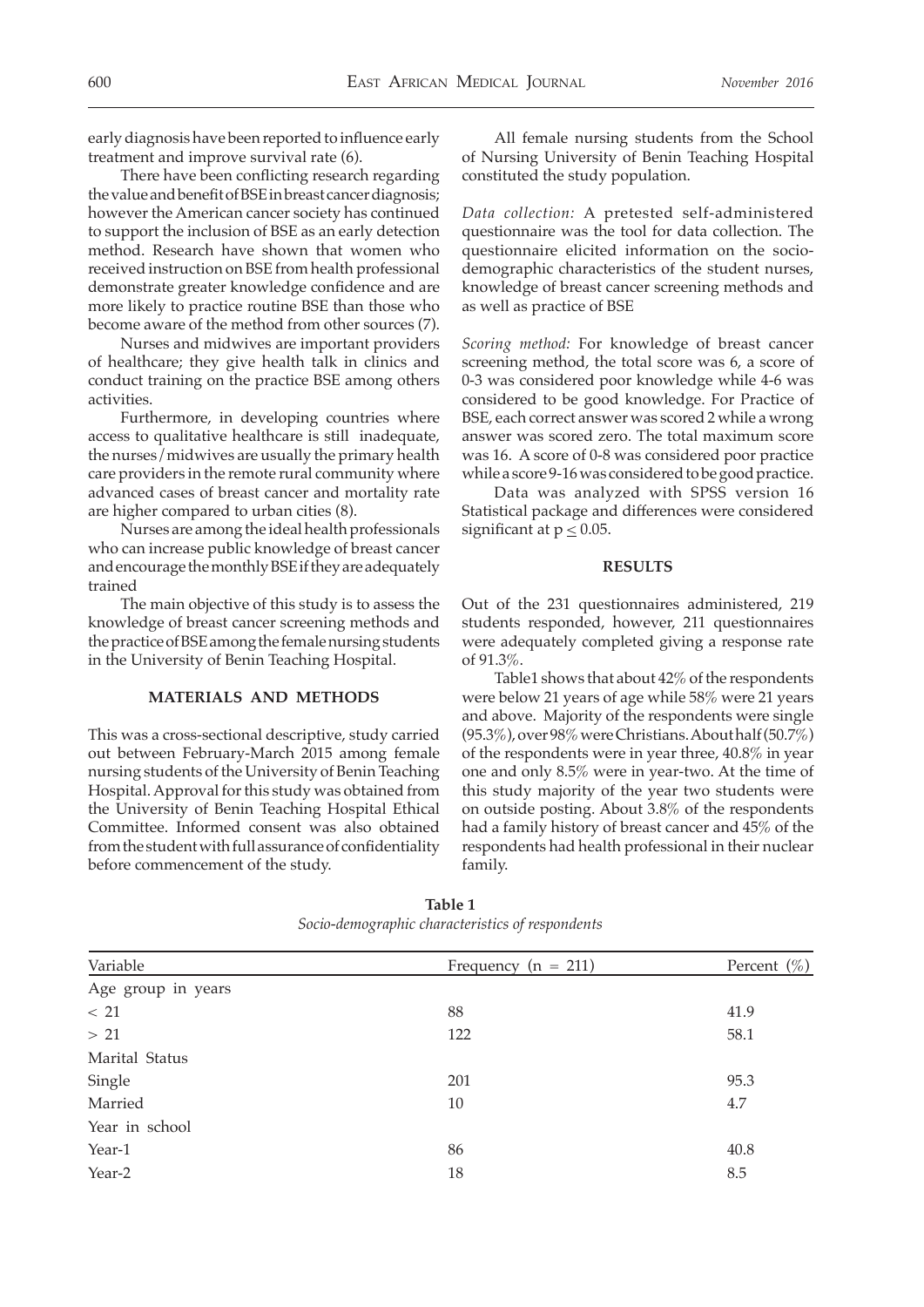| Year-3                                    | 107 | 50.7 |
|-------------------------------------------|-----|------|
| Student's religion                        |     |      |
| Christianity                              | 207 | 98.1 |
| Islam                                     | 3   | 1.4  |
| Traditional                               | 1   | 0.5  |
| Has family member had breast ca           |     |      |
| Yes                                       | 8   | 3.8  |
| N <sub>o</sub>                            | 203 | 96.2 |
| Any health professional in nuclear family |     |      |
| Yes                                       | 95  | 45   |
| N <sub>o</sub>                            | 116 | 55   |
|                                           |     |      |

The mean knowledge score of the screening methods for breast cancer (Table 2) was  $2.9 \pm 1.7$ . 77% of the respondents have heard about screening of women for breast cancer. 77% knew about BSE, 44.8% knew

about CBE while 36.8% knew about Mammography Their sources of information vary from formal training (45.1%), media(33.3%) and self-study (21.6%).

**Table 2** *Distribution of respondents' knowledge in some questions related to screening methods for breast cancer*

| Variable                                                        | Frequency $(n = 211)$ | Percent $(\%)$ |
|-----------------------------------------------------------------|-----------------------|----------------|
| Have you ever heard about screening of women for breast cancer? |                       |                |
| Yes                                                             | 162                   | 76.8           |
| N <sub>o</sub>                                                  | 49                    | 23.2           |
| What screening methods do u know?                               |                       |                |
| <b>SBE</b>                                                      | 162                   | 76.8           |
| <b>CBE</b>                                                      | 95                    | 44.8           |
| <b>MAMMOGRAPHY</b>                                              | 78                    | 36.8           |
| What is your source of information on BSE?                      |                       |                |
| Media                                                           | 54                    | 33.3           |
| Self-study                                                      | 35                    | 21.6           |
| Formal training                                                 | 73                    | 45.1           |
| Have you had any formal training in BSE?                        |                       |                |
| Yes                                                             | 95                    | 45.0           |
| No                                                              | 116                   | 55.0           |

The association between the respondent's characteristics and knowledge of screening for breast cancer (Table-3) increased significantly with the age of the respondents (P<0.0001). Sixty-three (63.1%) of those above 21years of age had good knowledge while only twenty-five percent (25%) of those respondents less than 21years of age had good knowledge. while. The study levels of the respondents were significantly

associated with the knowledge (p<0.0001). 76% of those in year-3 had good knowledge. While only (14%) percent of those in years one had good knowledge. The presence of a health professional in the nuclear family also significantly influenced their knowledge, ( $P = 0.009$ ). About 90% of the married respondents had good knowledge (p=0.005).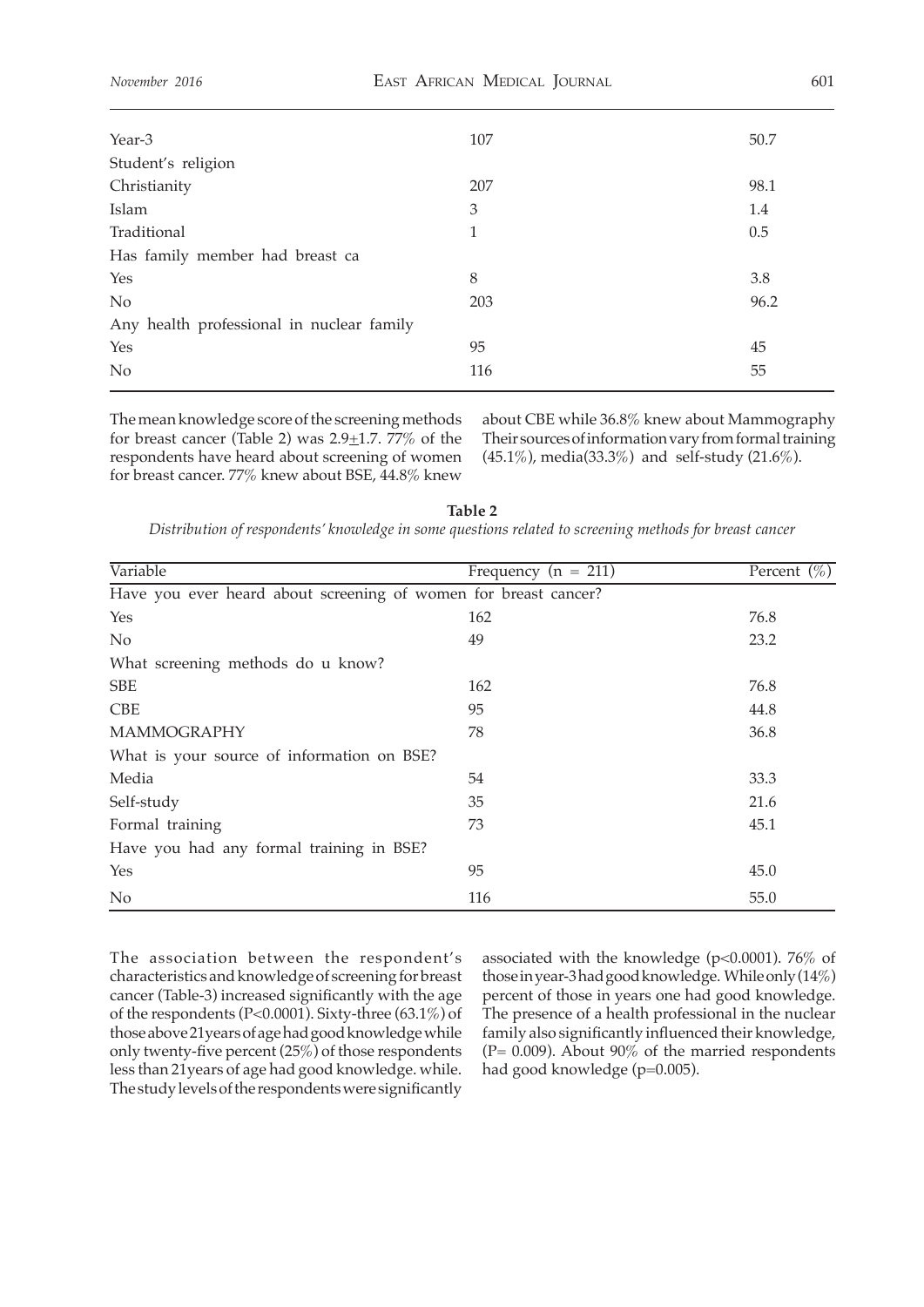#### **Table 3**

*Association between respondents' characteristics and knowledge of screening methods for breast cancer*

|                                              | Poor knowledge n $(\%)$ | Good knowledge n $(\%)$ | p-value  |
|----------------------------------------------|-------------------------|-------------------------|----------|
| Age group                                    |                         |                         |          |
| $<$ 21 yrs                                   | 66 (75.0)               | 22(25.0)                | < 0.0001 |
| $>21$ yrs                                    | 45 (36.9)               | 77 (63.1)               |          |
| Marital status                               |                         |                         |          |
| Single                                       | 111 (55.2)              | 90 (44.8)               | 0.005    |
| Married                                      | 1(10.0)                 | 9(90.0)                 |          |
| Study Level                                  |                         |                         |          |
| Year-1                                       | 74 (86.0)               | 12(14.0)                | < 0.0001 |
| Year-2                                       | 13 (72.2)               | 5(27.8)                 |          |
| Year-3                                       | 25(23.4)                | 82 (76.6)               |          |
| Family history of BC                         |                         |                         |          |
| Yes                                          | 7(87.5)                 | 1(12.5)                 | 0.047    |
| No                                           | 105(51.7)               | 98 (48.3)               |          |
| Having health professional in nuclear family |                         |                         |          |
| Yes                                          | 41 (43.2)               | 54 (56.8)               | 0.009    |
| No                                           | 71 (61.2)               | 45 (38.8)               |          |

Multivariate analysis was done (Table 4), using binary logistic regression of the factors associated with knowledge of screening methods for breast cancer of the respondents revealed, that only the study level is a significant predictor of knowledge of screening methods for breast cancer. The respondents in year-3 were about 14 times more likely to have good knowledge of screening methods for breast cancer compared to those in year-1(OR=13.9, 95% CI=6.2-31.26).

| Variable                                     | <b>OR</b> | (SE)    | 95% CI  | 95% CI | p-value  |
|----------------------------------------------|-----------|---------|---------|--------|----------|
|                                              |           | (Lower) | (Upper) |        |          |
| Age group                                    |           |         |         |        |          |
| $<$ 21 years (ref)                           |           |         |         |        |          |
| $>21$ yrs                                    | 2.09      | 0.39    | 0.98    | 4.49   | 0.058    |
| Marital status                               |           |         |         |        |          |
| Single (ref)                                 |           |         |         |        |          |
| Married                                      | 5.76      | 1.19    | 0.56    | 58.92  | 0.140    |
| Study level                                  |           |         |         |        |          |
| Year-1 (ref)                                 |           |         |         |        |          |
| Year-2                                       | 1.46      | 0.67    | 0.39    | 5.41   | 0.571    |
| Year-3                                       | 13.93     | 0.41    | 6.21    | 31.26  | < 0.0001 |
| Family history of breast cancer              |           |         |         |        |          |
| Yes                                          | 0.12      | 1.21    | 0.01    | 1.26   | 0.077    |
| No $(ref)$                                   |           |         |         |        |          |
| Having health professional in nuclear family |           |         |         |        |          |
| Yes                                          | 1.17      | 0.37    | 0.57    | 2.40   | 0.664    |
| No $(ref)$                                   |           |         |         |        |          |

**Table 4** *Binary logistic regression of respondents' factors on knowledge of screening methods for breast cancer*

The mean BSE practice score was 4.1+1.8. Majority of the respondents(73%) had good practice, as almost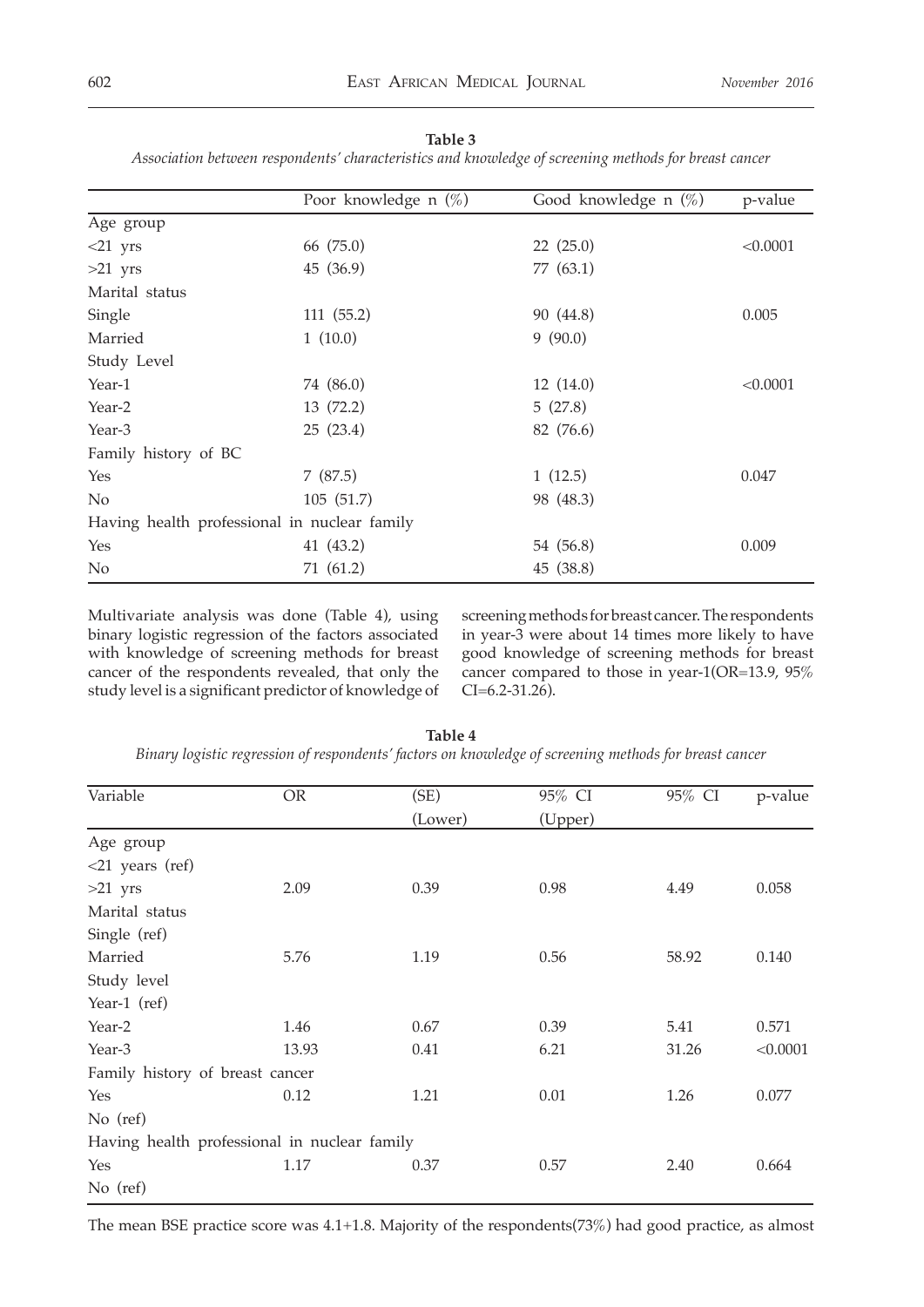half of them(45%) had formal training in BSE. About 90% of the respondents that practice BSE do so at least once a month as shown in table 5.

| Variable                                                       | Good practice<br>Frequency $(\%)$ | Poor practice<br>Frequency $(\%)$ |
|----------------------------------------------------------------|-----------------------------------|-----------------------------------|
| How often do you do it (monthly)                               | 133 (88.7)                        | 17(11.3)                          |
| Look at breast in mirror with arms at side                     | 79 (37.4)                         | 132(62.6)                         |
| Look at breast in mirror with arm raised over head             | 136 (64.5)                        | 75(35.5)                          |
| Examine breast while lying down, place a towel or pillow       |                                   |                                   |
| under shoulder before examining breast on that side.           | 119 (56.4)                        | 92 (43.6)                         |
| Use right hand to examine left breast and left hand to examine | 145 (68.7)                        | 66 (31.3)                         |
| right breast.                                                  |                                   |                                   |
| Squeezing the nipple of each breast to look for discharge      | 127 (60.2)                        | 84 (39.8)                         |
| Routinely palpate the breast in the bath with soapy water      | 121 (57.3)                        | 90 (42.7)                         |

**Table 5** *Distribution of respondents' practice of BSE in some questions related to the practice of BSE*

Table-6 showed, that practice was significantly improved with the age of respondent  $(p<0.0001)$ . Over 86% of those above 21years of age had good practice. The study level was also significantly associated with practice; (P<0.0001), with 94% of those in year three having good practice. The presence of

a health professional in the nuclear family was also a significant factor that improved their practice. Majority of the respondents (90%) who had good knowledge of screening methods for breast cancer also had a significant association (P<0.0001), with practice of BSE.

|                                              | Bad practice n $(\%)$ | Good practice n $(\%)$ | p-value  |
|----------------------------------------------|-----------------------|------------------------|----------|
| Age group                                    |                       |                        |          |
| $<$ 21 years                                 | 39 (44.3)             | 49 (55.7)              | < 0.0001 |
| $>21$ years                                  | 17 (13.9)             | 105(86.1)              |          |
| Marital status                               |                       |                        |          |
| Single                                       | 56 (27.9)             | 145 (72.1)             | 0.214    |
| Married                                      | 1(10)                 | 9(90)                  |          |
| Study Level                                  |                       |                        |          |
| Year-1                                       | 46 (53.5)             | 40 (46.5)              | < 0.0001 |
| Year-2                                       | 5(27.8)               | 13 (72.2)              |          |
| Year-3                                       | 6(5.6)                | 101 (94.4)             |          |
| Family history of BC                         |                       |                        |          |
| Yes                                          | 3(37.5)               | 5(62.5)                | 0.496    |
| No                                           | 54 (26.6)             | 149 (73.4)             |          |
| Having health professional in nuclear family |                       |                        |          |
| Yes                                          | 12(12.6)              | 83 (87.4)              | < 0.0001 |
| No                                           | 45 (38.8)             | 71(61.2)               |          |
| Knowledge of breast cancer                   |                       |                        |          |
| Poor                                         | 40 (43.5)             | 52 (56.5)              | < 0.0001 |
| Good                                         | 17(14.3)              | 102 (85.7)             |          |
| Knowledge of screening methods               |                       |                        |          |
| Poor                                         | 48 (42.9)             | 64 (57.1)              | < 0.0001 |
| Good                                         | 9(9.1)                | 90 (90.9)              |          |

**Table 6** *Association between respondents' characteristics and practice of BSE*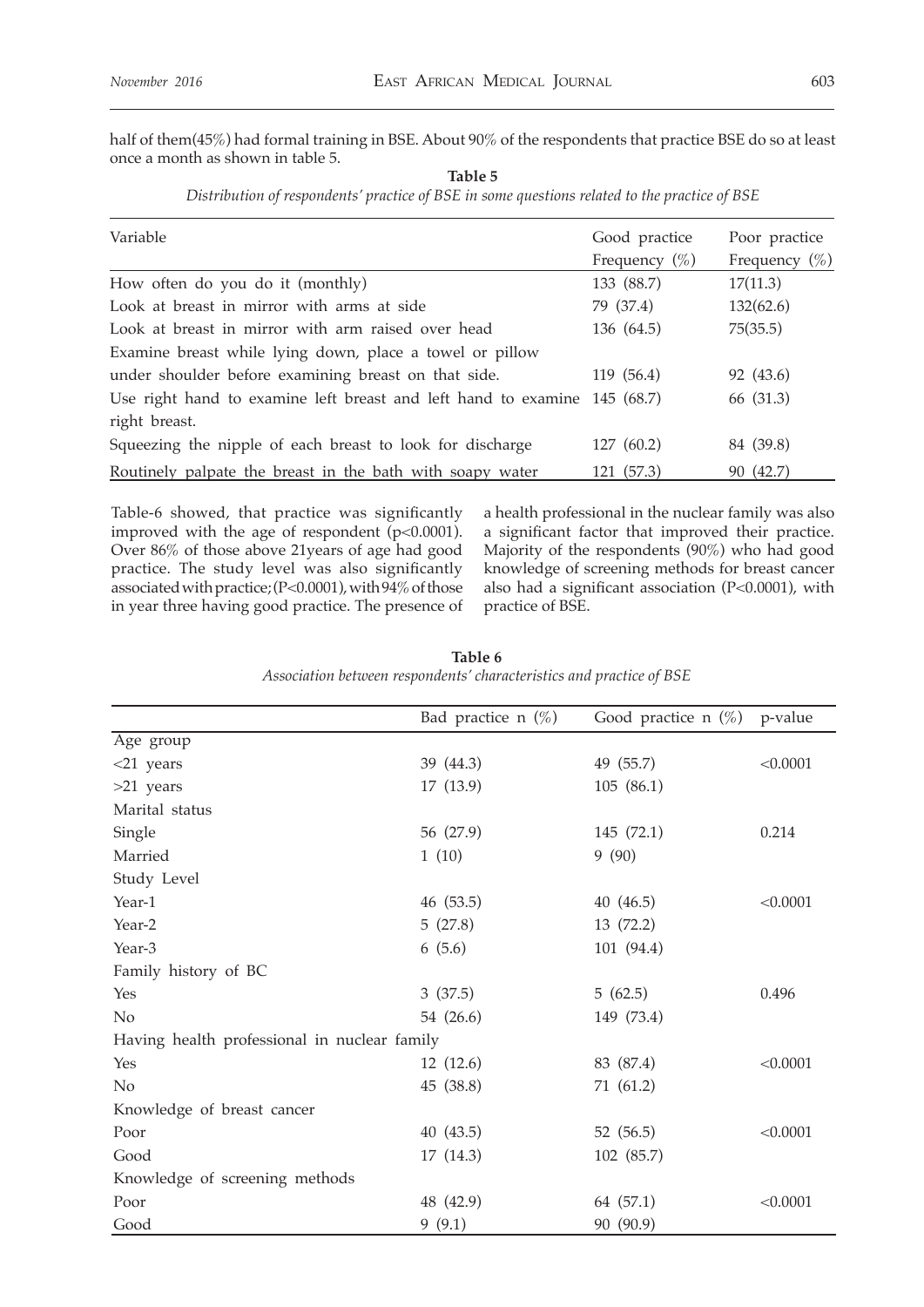Multivariate analysis using binary logistic regression (Table7), showed study level and the presence of a health professional in the nuclear family to be significant predictors of the practice of BSE. Those in year three were about 9 times more likely to have good practice of BSE compared with those in year one ( $OR =$ 8.69, 95% CI = 2.80 – 26.95), and those with health professional in nuclear family were about 3 times more likely to have good practice of BSE (OR = 2.81,  $95\%$  CI = 1.25 – 6.34).

| Variable                       | <b>OR</b>                                    | (SE)    | 95% CI  | 95% CI | p-value  |
|--------------------------------|----------------------------------------------|---------|---------|--------|----------|
|                                |                                              | (Lower) | (Upper) |        |          |
| Age group                      |                                              |         |         |        |          |
| $<$ 21 years (ref)             |                                              |         |         |        |          |
| $>21$ yrs                      | 1.59                                         | 0.42    | 0.70    | 3.64   | 0.271    |
| Study level                    |                                              |         |         |        |          |
| Year-1 (ref)                   |                                              |         |         |        |          |
| Year-2                         | 2.35                                         | 0.61    | 0.72    | 7.70   | 0.158    |
| Year-3                         | 8.69                                         | 0.56    | 2.80    | 26.95  | < 0.0001 |
|                                | Having health professional in nuclear family |         |         |        |          |
| Yes                            | 2.81                                         | 0.41    | 1.25    | 6.34   | 0.013    |
| No $(ref)$                     |                                              |         |         |        |          |
| Knowledge of breast cancer     |                                              |         |         |        |          |
| Poor (ref)                     |                                              |         |         |        |          |
| Good                           | 1.64                                         | 0.42    | 0.72    | 3.73   | 0.235    |
| Knowledge of screening methods |                                              |         |         |        |          |
| Poor (ref)                     |                                              |         |         |        |          |
| Good                           | 1.54                                         | 0.53    | 0.55    | 4.35   | 0.412    |

**Table 7** *Binary logistic regression of respondents' factors on practice of BSE*

#### **DISCUSSION**

Breast cancer is a major cause of cancer death among women in both developed and developing nations.1Early diagnosis through screening has been found to reduce mortality rate of breast cancer and BSE is one of the recommended screening methods for breast cancer control.9 In a developing country like Nigeria where access to qualitative healthcare is still very difficult, the nurses/midwives are usually the primary health care provider in the remote rural communities where advanced cases of breast cancer and mortality rate is higher compared to urban cities  $(10)$ .

The present study shows 77% of the respondent have heard about screening method for breast cancer and almost half (46.9%) of the respondent had good knowledge concerning all the three recommended screening method Majority of them knew about BSE (77%), while CBE and MMG had 44.8% and 36.8% respectively. This result is similar to the findings among nurses by Oluwatosin 11 in Ibadan, Nigeria where 80.9%, 40% and 30% for BSE, CBE, and MMG respectively was reported. Lemlem *et al* 12 study in Addis Ababa, Ethopia, also reported similar findings for knowledge of screening methods among nurses,

74.8%, 44.4% and 38.5% for BSE, CBE and MMG respectively.

The relatively lower knowledge of BSE (77%) in this study compared with studies involving Practicing nurses in other part of Nigeria; Kayode *et al*, 100% in Kano (13) is probably due to the difference in the populations studied, as our respondent where nursing students still in training. Studies of Knowledge of BSE among other groups of respondents in other part of the world showed Saadeldin et al 86%(14) among final year medical students in Sudan.

Formal training was the major source of information on BSE(45.1%) among our respondents and this is similar to the result in a study done in Saudi Arabia, among similar population, where about 43% got information on BSE from the college training curriculum (7).

Majority (73%) of the respondent had good practice. This practice rate is similar with results of other studies Akhigbe *et al* 77.6% (15) in a study among health workers in Benin City, Nigeria. Abdulaziz *et al* 66% (7)among Nursing students in Saudi Arabia. Our results, however, differ from the low practice rates of 3% by Nde *et al* (16) in Cameroon among female university undergraduates. The difference in practice rate may be attributed to the fact that our